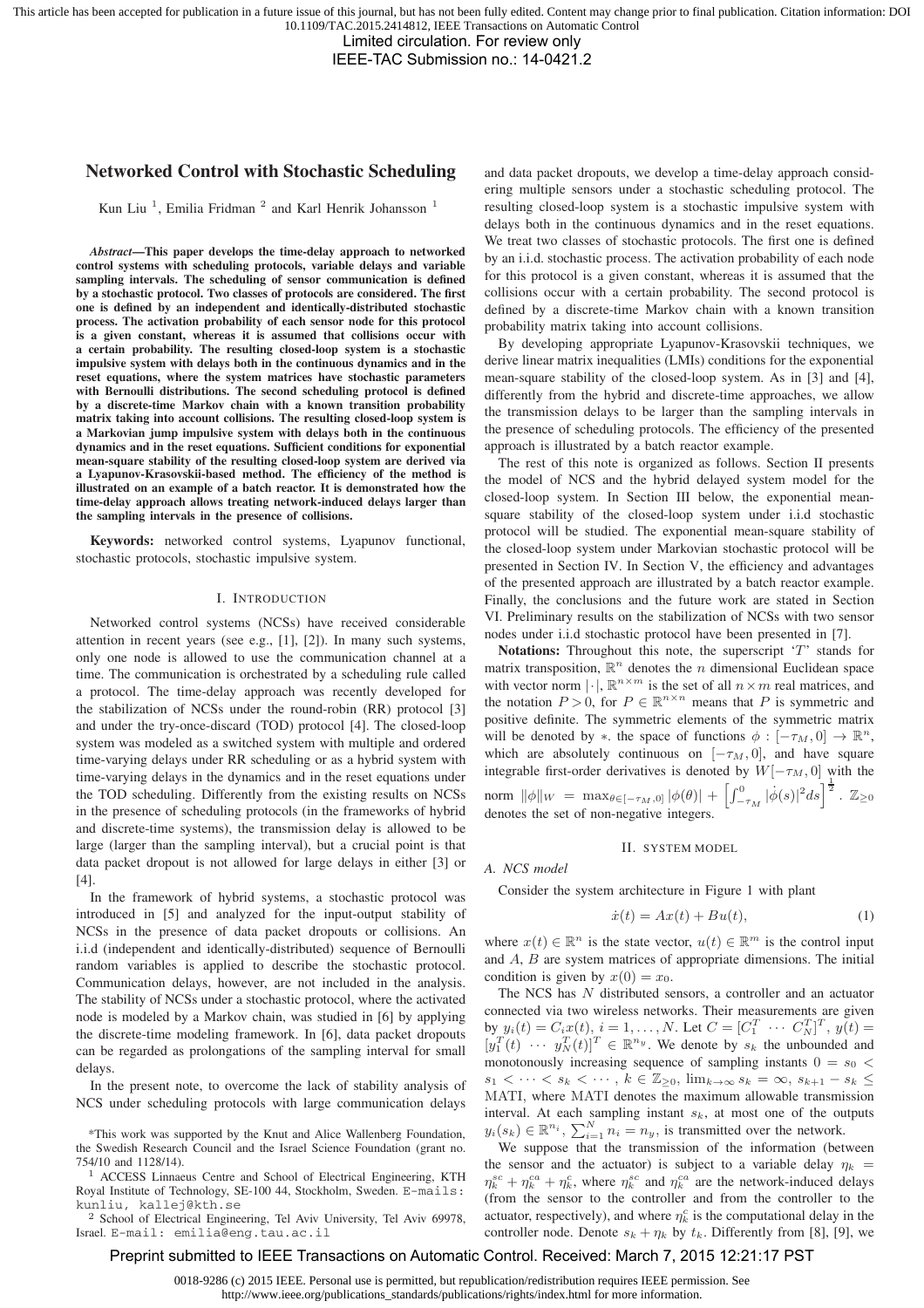Limited circulation. For review only IEEE-TAC Submission no.: 14-0421.2



Fig. 1. NCS architecture

do not restrict the network delays to be small with  $\eta_k < s_{k+1} - s_k$ . Following [3], [4], [10], we allow the delay to be large provided that packet ordering is maintained. Assume that the network-induced delay  $\eta_k$  and the time span between the instant  $t_{k+1}$  and the current sampling instant  $s_k$  are bounded:

$$
t_{k+1} - t_k + \eta_k \le \tau_M, \ 0 \le \eta_m \le \eta_k \le \text{MAD}, \ k \in \mathbb{Z}_{\ge 0}, \quad (2)
$$

where MAD denotes the maximum allowable delay. Here  $\eta_m$  and MAD are known bounds and  $\tau_M = \text{MATI} + \text{MAD}$ . The inequality  $\eta_m > \tau_M/2$  implies the case of large delay. For the given example in Section V, we show that our method is applicable also for  $\eta_m$  $\tau_M/2$ .

**Remark 1** *Differently from [10], where subscript*  $k$  *in*  $t_k$  *corresponds to the measurements that are not lost, in our paper* k *corresponds to the sampling time. This is because we consider the probability of collisions or data packet dropouts (see further details below). Therefore,*  $t_k$  *is the actual or the fictitious (when collisions occur or the data packet is lost) updating time instant of the zeroorder hold (ZOH) device.*

**Remark 2** *We follow a commonly used assumption on the boundedness of the network-induced delays, e.g., [8], [11]. Another possibility is the Markov chain model of the network-induced delays, e.g., [12].*

### *B. The impulsive model*

At each sampling instant  $s_k$ , at most one of the system nodes  $i \in$  $\{1, \ldots, N\}$  is active. In some cases, collisions may occur when nodes access the network [5]. If this happens, then packet with sensor data is dropped. At the sampling instant  $s_k$ , let  $\sigma_k \in \mathcal{I} = \{0, 1, \ldots, N\}$ denote the active output node, which will be chosen according to the stochastic protocol. Here  $\sigma_k = 0$  means that either collisions occur when nodes access the network or the data packet is lost during the transmission over the network from the sensor to the controller. We suppose data loss is not possible during the transmission from the controller to the actuator.

Denote by  $\hat{y}(s_k) = [\hat{y}_1^T(s_k) \cdots \hat{y}_N^T(s_k)]^T \in \mathbb{R}^{n_y}$  the most recently received output information on the controller side. We consider the error between the system output  $y(s_k)$  and the last available information  $\hat{y}(s_{k-1})$ :

$$
e(t) = \text{col}\{e_1(t), \cdots, e_N(t)\} \equiv \hat{y}(s_{k-1}) - y(s_k),
$$
  
\n
$$
t \in [t_k, t_{k+1}), \ k \in \mathbb{Z}_{\geq 0}, \ \hat{y}(s_{-1}) \stackrel{\Delta}{=} 0, \ e(t) \in \mathbb{R}^{n_y}.
$$
 (3)

We suppose that the controller and the actuator are event-driven (in the sense that the controller and the ZOH device update their outputs as soon as they receive a new sample).

*Static output feedback control:* Assume that there exists a matrix  $K = [K_1 \cdots K_N], K_i \in \mathbb{R}^{m \times n_i}$  such that  $A + BKC$  is Hurwitz. Then the static output feedback controller has the form

$$
u(t) = K_{\sigma_k} y_{\sigma_k}(s_k) + \sum_{i=1, i \neq \sigma_k}^{N} K_i \hat{y}_i(s_{k-1}),
$$
  
\n
$$
t \in [t_k, t_{k+1}), \ k \in \mathbb{Z}_{\geq 0},
$$
 (4)

where  $K_{\sigma_k} y_{\sigma_k}(s_k) = 0$  when  $\sigma_k = 0$ . Therefore, we obtain the following continuous dynamics:

$$
\begin{cases} \n\dot{x}(t) = Ax(t) + A_1 x(t_k - \eta_k) + \sum_{i=1, i \neq \sigma_k}^{N} B_i e_i(t), \\
\dot{e}(t) = 0, \quad t \in [t_k, t_{k+1}),\n\end{cases} \tag{5}
$$

where  $A_1 = BKC, B_i = BK_i, i = 1, ..., N$ . From (3), it follows that

$$
e_i(t_{k+1}) = \hat{y}_i(s_k) - y_i(s_{k+1})
$$
  
\n
$$
= y_i(s_k) - y_i(s_{k+1}), \quad i = \sigma_k \in \mathcal{I} \setminus \{0\},
$$
  
\n
$$
e_i(t_{k+1}) = \hat{y}_i(s_k) - y_i(s_{k+1})
$$
  
\n
$$
= \hat{y}_i(s_{k-1}) - y_i(s_{k+1}), \quad i \neq \sigma_k, \quad i \in \mathcal{I} \setminus \{0\}.
$$

Thus, the delayed reset system is given by

$$
\begin{cases}\nx(t_{k+1}) = x(t_{k+1}), \\
e_i(t_{k+1}) = C_i[x(s_k) - x(s_{k+1})], \ i = \sigma_k \in \mathcal{I} \setminus \{0\}, \\
e_i(t_{k+1}) = e_i(t_{k+1}) + C_i[x(s_k) - x(s_{k+1})], \\
i \neq \sigma_k, \ i \in \mathcal{I} \setminus \{0\}.\n\end{cases} (6)
$$

Applying the time-delay approach to sampled-data control [13], denote  $\tau(t) = t - t_k + \eta_k$ , then  $\tau(t) \in [\eta_m, \tau_M]$  (cf., (2)) and  $x(t_k - \eta_k) = x(t - \tau(t))$  for  $t \in [t_k, t_{k+1})$ . Therefore, the impulsive system model (5)–(6) contains the piecewise-continuous delay  $\tau(t)$ in the continuous-time dynamics (5). Even for  $\eta_k = 0$ , we have the delayed state  $x(t_k) = x(t - \tau(t))$  with  $\tau(t) = t - t_k$ . The initial condition for (5)–(6) has the form of  $x(t) = \phi(t)$ ,  $t \in [t_0 \tau_M$ ,  $t_0$ ,  $\phi(0) = x_0$  and  $e(t_0) = -Cx(t_0 - \eta_0) = -Cx_0$ , where  $\phi(t)$  is a continuous function on  $[t_0 - \tau_M, t_0]$ .

*Dynamic output feedback:* Assume that the controller is directly connected to the actuator. Consider a dynamic output feedback controller of the form

$$
\dot{x}_c(t) = A_c x_c(t) + B_c \hat{y}(s_k), u(t) = C_c x_c(t) + D_c \hat{y}(s_k), \quad t \in [t_k, t_{k+1}), \ k \in \mathbb{Z}_{\geq 0},
$$

where  $x_c(t) \in \mathbb{R}^{n_c}$  is the state of the controller,  $A_c, B_c, C_c$  and  $D_c$ are matrices of appropriate dimensions. Let  $e_i(t)$ ,  $i = 1, \ldots, N$ , be defined by (3). The closed-loop system can be presented in the form of  $(5)$ – $(6)$ , where x, e and matrices are replaced by the ones with bars as follows:

$$
\begin{aligned}\n\bar{x} &= \begin{bmatrix} x^T & x_c^T \end{bmatrix}^T, \quad \bar{A} = \begin{bmatrix} A & BC_c \\ 0_{n_c \times n} & A_c \end{bmatrix}, \bar{B}_i = \begin{bmatrix} BD_c \\ B_c \end{bmatrix}, \\
\bar{A}_1 &= \begin{bmatrix} BD_c C & 0_{n \times n_c} \\ B_c C & 0_{n_c \times n_c} \end{bmatrix}, \bar{C} = \begin{bmatrix} \bar{C}_1^T & \cdots & \bar{C}_N^T \end{bmatrix}^T, \\
\bar{C}_1 &= \begin{bmatrix} C_1^T & 0 \\ 0 & 0 \end{bmatrix}^T, \quad \bar{C}_2 = \begin{bmatrix} 0_{n \times n_1} & C_2^T & 0 \\ 0_{n_c \times n_1} & 0 & 0 \end{bmatrix}^T, \quad \cdots, \\
\bar{C}_N &= \begin{bmatrix} 0 & C_N^T \\ 0 & 0 \end{bmatrix}^T, \quad \bar{e}(t) &= [\bar{e}_1^T(t) & \cdots & \bar{e}_N^T(t)]^T, \\
\bar{e}_1(t) &= [\bar{e}_1^T(t) & 0]^T, \quad \bar{e}_2(t) &= [0_{1 \times n_1} & e_2^T(t) & 0]^T, \cdots, \\
\bar{e}_N(t) &= [0 & e_N^T(t)]^T, \quad \bar{C}_i \in \mathbb{R}^{n_y \times (n+n_c)}, \quad \bar{e}_i(t) \in \mathbb{R}^{n_y}, \quad i = 1, \ldots, N.\n\end{aligned}
$$

### *C. Stochastic scheduling protocols*

In the following, we will consider two classes of stochastic protocols, which are defined by i.i.d and Markovian process, respectively.

# Preprint submitted to IEEE Transactions on Automatic Control. Received: March 7, 2015 12:21:17 PST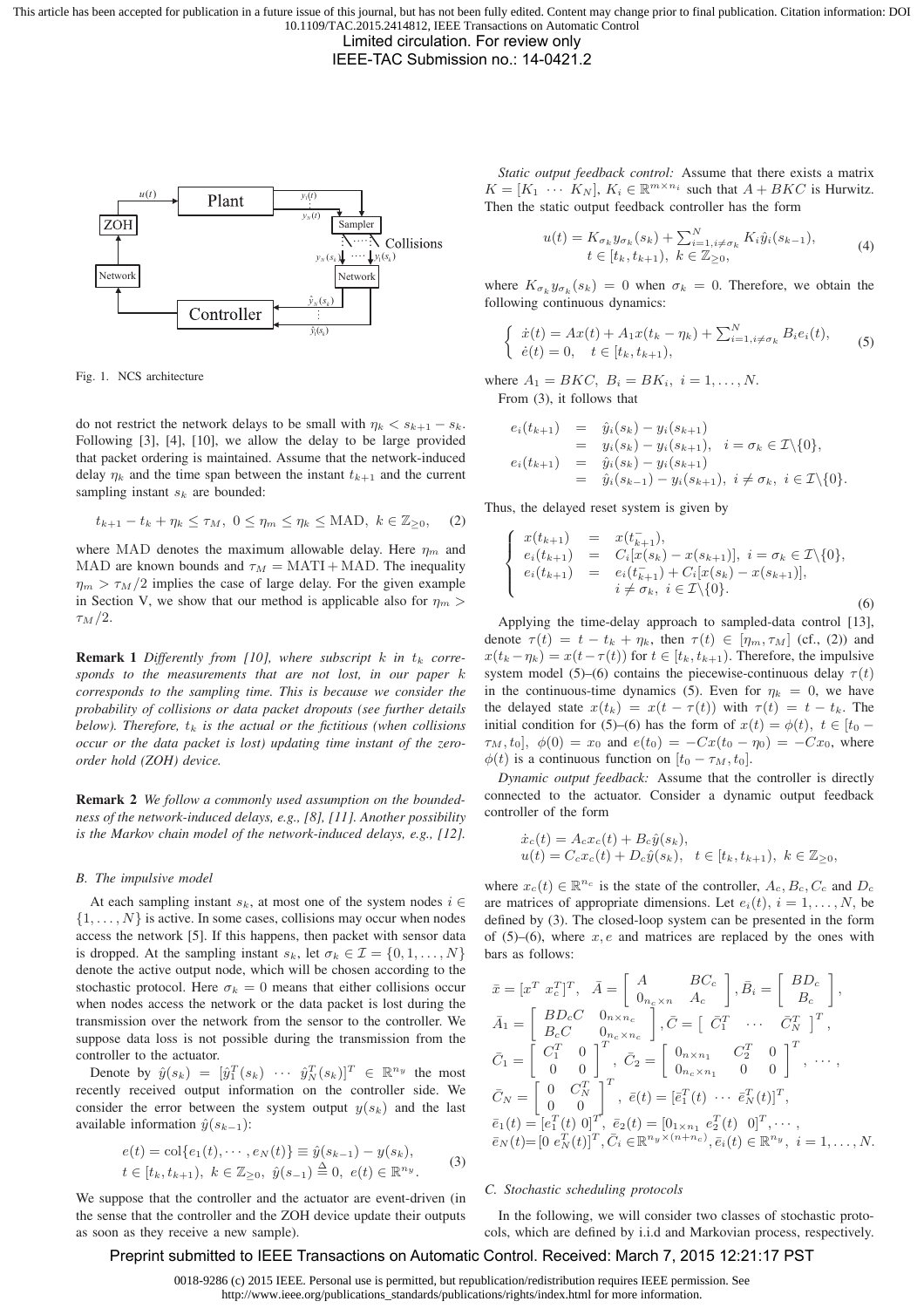Limited circulation. For review only

IEEE-TAC Submission no.: 14-0421.2

*1) I.i.d scheduling:* The choice of  $\sigma_k$  is assumed to be i.i.d with the probabilities given by

$$
Prob\{\sigma_k = i\} = \beta_i, \ i \in \mathcal{I}, \tag{7}
$$

where  $\beta_i$ ,  $i = 0, 1, ..., N$  are non-negative scalars and  $\sum_{i=0}^{N} \beta_i = 1$ . Here  $\beta_j$ ,  $j = 1, ..., N$  are the probabilities of the measurement  $y_j(s_k)$ to be transmitted at  $s_k$ , whereas  $\beta_0$  is the probability of collision.

*2) Markovian scheduling:* The protocol determines  $\sigma_k$  through a Markov Chain. The conditional probability that node  $j \in \mathcal{I}$  gets access to the network at time  $s_k$ , given the values of  $\sigma_{k-1} \in \mathcal{I}$ , is defined by

$$
Prob\{\sigma_k = j | \sigma_{k-1} = i\} = \pi_{ij},
$$
\n(8)

where  $0 \leq \pi_{ij} \leq 1$  for all  $i, j \in \mathcal{I}, \sum_{j=0}^{N} \pi_{ij} = 1$  for all  $i \in \mathcal{I}$  and  $\sigma_0 \in \mathcal{I}$  is assumed to be given. The transition probability matrix is denoted by  $\Pi = {\pi_{ij}} \in \mathbb{R}^{(N+1)\times(N+1)}$ .

**Remark 3** *The i.i.d scheduling is a special case of the Markovian scheduling. For instance, assume that there are*  $N = 2$  *sensor nodes and collisions do not occur, the Markovian scheduling with* Π = h  $\begin{cases} p & 1-p \\ p & 1-p \end{cases}$ ,  $0 \le p \le 1$ , *is an i.i.d. scheduling with*  $\beta_1 = p$ ,  $\beta_2 = 1 - p$ .

**Definition 1** *The hybrid system (5)–(6) is said to be exponentially mean-square stable with respect to* x *if there exist constants*  $b > 0$ , α > 0 *such that the following bound holds*

$$
\mathbb{E}\{|x(t)|^2\} \le be^{-2\alpha(t-t_0)} \mathbb{E}\{\|x_{t_0}\|_W^2 + |e(t_0)|^2\}, \ t \ge t_0
$$

*for the solutions of the stochastic impulsive system (5)–(6) initialized with*  $e(t_0) \in \mathbb{R}^{n_y}$  *and*  $x(t) = \phi(t)$ ,  $t \in [t_0 - \tau_M, t_0]$ *. The hybrid system (5)–(6) is exponentially mean-square stable if additionally the following bound is valid*

$$
\mathbb{E}\{|e(t)|^2\} \le be^{-2\alpha(t-t_0)} \mathbb{E}\{\|x_{t_0}\|_W^2 + |e(t_0)|^2\}, \ t \ge t_0.
$$

### III. NCSS UNDER I.I.D STOCHASTIC SCHEDULING PROTOCOL

*A. Stochastic impulsive time-delay model with Bernoulli distributed parameters*

Following [14], we introduce the indicator functions

$$
\pi_{\{\sigma_k=i\}} = \begin{cases} 1, & \sigma_k = i \\ 0, & \sigma_k \neq i, \end{cases} i \in \mathcal{I}, k \in \mathbb{Z}_{\geq 0}.
$$

Thus, from (7) it follows that

$$
\mathbb{E}\{\pi_{\{\sigma_k=i\}}\} = \mathbb{E}\{[\pi_{\{\sigma_k=i\}}]^2\} = \text{Prob}\{\sigma_k = i\} = \beta_i,
$$
  

$$
\mathbb{E}\{[\pi_{\{\sigma_k=i\}} - \beta_i][\pi_{\{\sigma_k=j\}} - \beta_j]\} = \begin{cases} -\beta_i\beta_j, & i \neq j, \\ \beta_i(1-\beta_i), & i = j. \end{cases}
$$
(9)

Therefore, the stochastic impulsive system model (5)–(7) can be rewritten as

$$
\begin{cases} \n\dot{x}(t) = Ax(t) + A_1 x(t_k - \eta_k) + \sum_{i=1}^N (1 - \pi_{\{\sigma_k = i\}}) B_i e_i(t), \\
\dot{e}(t) = 0, \quad t \in [t_k, t_{k+1})\n\end{cases} \tag{10}
$$

with the delayed reset system

$$
\begin{cases}\nx(t_{k+1}) = x(t_{k+1}^-), \\
e_i(t_{k+1}) = (1 - \pi_{\{\sigma_k = i\}})e_i(t_{k+1}^-) \\
+ C_i[x(t_k - \eta_k) - x(t_{k+1} - \eta_{k+1})], \ i = 1, ..., N.\n\end{cases} (11)
$$

**Remark 4** *Applying the Bernoulli-distributed stochastic variables*  $\pi_{\{\sigma_k=i\}}$ ,  $i=0,1,\ldots,N$ , the closed-loop system (10)–(11) is pre*sented as an impulsive time-delay system with stochastic parameters in the system matrices. Note that the Bernoulli distribution has*

*previously been applied to NCS with probabilistic measurements missing [15], stochastic sampling intervals [16], time-delay system with stochastic interval delays [14], output tracking control under unreliable communication [17] and fuzzy control for nonlinear NCSs [18].*

## *B. Exponential mean-square stability of stochastic impulsive delayed system*

Our objective of this section is to derive LMI conditions for exponential mean-square stability of the stochastic impulsive system (10)–(11). Consider Lyapunov-Krasovskii functional (LKF):

$$
V_e(t) = V(t, x_t, \dot{x}_t) + \sum_{i=1}^{N} e_i^T(t) Q_i e_i(t),
$$
  
\n
$$
V(t, x_t, \dot{x}_t) = \tilde{V}(t, x_t, \dot{x}_t) + V_G,
$$
  
\n
$$
V_G = \sum_{i=1}^{N} (\tau_M - \eta_m) \int_{s_k}^t e^{2\alpha(s-t)} |\sqrt{G_i} C_i \dot{x}(s)|^2 ds,
$$
  
\n
$$
\tilde{V}(t, x_t, \dot{x}_t) = x^T(t) P x(t) + \int_{t-\eta_m}^t e^{2\alpha(s-t)} x^T(s) S_0 x(s) ds
$$
  
\n
$$
+ \int_{t-\tau_M}^{t-\eta_m} e^{2\alpha(s-t)} x^T(s) S_1 x(s) ds
$$
  
\n
$$
+ \eta_m \int_{-\eta_m}^0 \int_{t+\theta}^t e^{2\alpha(s-t)} \dot{x}^T(s) R_0 \dot{x}(s) ds d\theta
$$
  
\n
$$
+ (\tau_M - \eta_m) \int_{-\tau_M}^{-\eta_m} \int_{t+\theta}^t e^{2\alpha(s-t)} \dot{x}^T(s) R_1 \dot{x}(s) ds d\theta,
$$
  
\n
$$
P > 0, S_j > 0, R_j > 0, G_i > 0, Q_i > 0, \alpha > 0,
$$
  
\n
$$
j = 0, 1, i = 1, ..., N, t \in [t_k, t_{k+1}), k \in \mathbb{Z}_{\geq 0},
$$
\n(12)

where  $x_t(\theta) \stackrel{\Delta}{=} x(t + \theta), \ \theta \in [-\tau_M, 0].$  Here the term

$$
e_i^T(t)Q_i e_i(t) \equiv e_i^T(t_k)Q_i e_i(t_k), \ t \in [t_k, t_{k+1}), \ i = 1, ..., N,
$$

is piecewise-constant. The term  $\tilde{V}(t, x_t, \dot{x}_t)$  represents the standard Lyapunov functional for systems with a time-varying delay  $\tau(t) \in$  $[\eta_m, \tau_M]$ . The novel piecewise-continuous in time term  $V_G$  is inserted to cope with the delays in the reset conditions. It is continuous on  $[t_k, t_{k+1})$  and does not grow at the jumps  $t = t_{k+1}$ , since

$$
\mathbb{E}\{V_{G|t=t_{k+1}} - V_{G|t=t_{k+1}}\}
$$
\n
$$
\leq -(\tau_M - \eta_m)e^{-2\alpha\tau_M} \sum_{i=1}^N \int_{t_k - \eta_k}^{t_{k+1} - \eta_{k+1}} \mathbb{E}\{|\sqrt{G_i}C_i\dot{x}(s)|^2\}ds
$$
\n
$$
\leq -e^{-2\alpha\tau_M} \sum_{i=1}^N \mathbb{E}\{|\sqrt{G_i}C_i[x(t_k - \eta_k) - x(t_{k+1} - \eta_{k+1})]|^2\},\tag{13}
$$

where we applied Jensen's inequality. The infinitesimal operator  $\mathcal L$ of  $V_e(t)$  is defined as

$$
\mathcal{L}V_e(t) = \lim_{\Delta \to 0^+} \frac{1}{\Delta} \{ \mathbb{E} \{ V_e(t + \Delta) | t \} - V_e(t) \}.
$$
 (14)

The following lemma gives sufficient conditions for exponential stability of  $(10)$ – $(11)$  in the mean-square sense:

**Lemma 1** *If there exist positive constant*  $\alpha$ ,  $0 < Q_i \in \mathbb{R}^{n_i \times n_i}$ ,  $0 < U_i \in \mathbb{R}^{n_i \times n_i}$ ,  $0 < G_i \in \mathbb{R}^{n_i \times n_i}$ ,  $i = 1, ..., N$ , and  $V_e(t)$  of *(12) such that along (10) for*  $t \in [t_k, t_{k+1})$ 

$$
\mathbb{E}\{\mathcal{L}V_e(t) + 2\alpha V_e(t) - \frac{1}{\tau_M - \eta_m} \sum_{i=1}^N e_i^T(t) U_i e_i(t)\} \le 0, \quad (15)
$$

*with*

$$
\Omega_i = \begin{bmatrix} -\beta_i Q_i + U_i & (1 - \beta_i) Q_i \\ * & Q_i - G_i e^{-2\alpha \tau_M} \end{bmatrix} \leq 0, \ i = 1, \dots, N. \tag{16}
$$

*Then*  $V_e(t)$  *does not grow in the jumps along* (10)–(11)

$$
\Theta = \mathbb{E}\{V_e(t_{k+1}) - V_e(t_{k+1}^-) + \sum_{i=1}^N e_i^T(t_k)U_i e_i(t_k)\} \le 0.
$$
\n(17)

*Moreover, the following bounds hold for the solutions of (10)–(11)* with the initial condition  $x_{t_0}$ ,  $e(t_0)$ :

$$
\mathbb{E}\{V(t, x_t, \dot{x}_t)\} \le e^{-2\alpha(t-t_0)} \mathbb{E}\{V_e(t_0)\}, \ t \ge t_0, V_e(t_0) = V(t_0, x_{t_0}, \dot{x}_{t_0}) + \sum_{i=1}^N e_i^T(t_0) Q_i e_i(t_0),
$$
 (18)

*and*

$$
\sum_{i=1}^{N} \mathbb{E}\{ |\sqrt{Q_i} e_i(t)|^2 \} \le \tilde{c} e^{-2\alpha(t-t_0)} \mathbb{E}\{ V_e(t_0) \},
$$
 (19)

Preprint submitted to IEEE Transactions on Automatic Control. Received: March 7, 2015 12:21:17 PST

<sup>0018-9286 (</sup>c) 2015 IEEE. Personal use is permitted, but republication/redistribution requires IEEE permission. See http://www.ieee.org/publications\_standards/publications/rights/index.html for more information.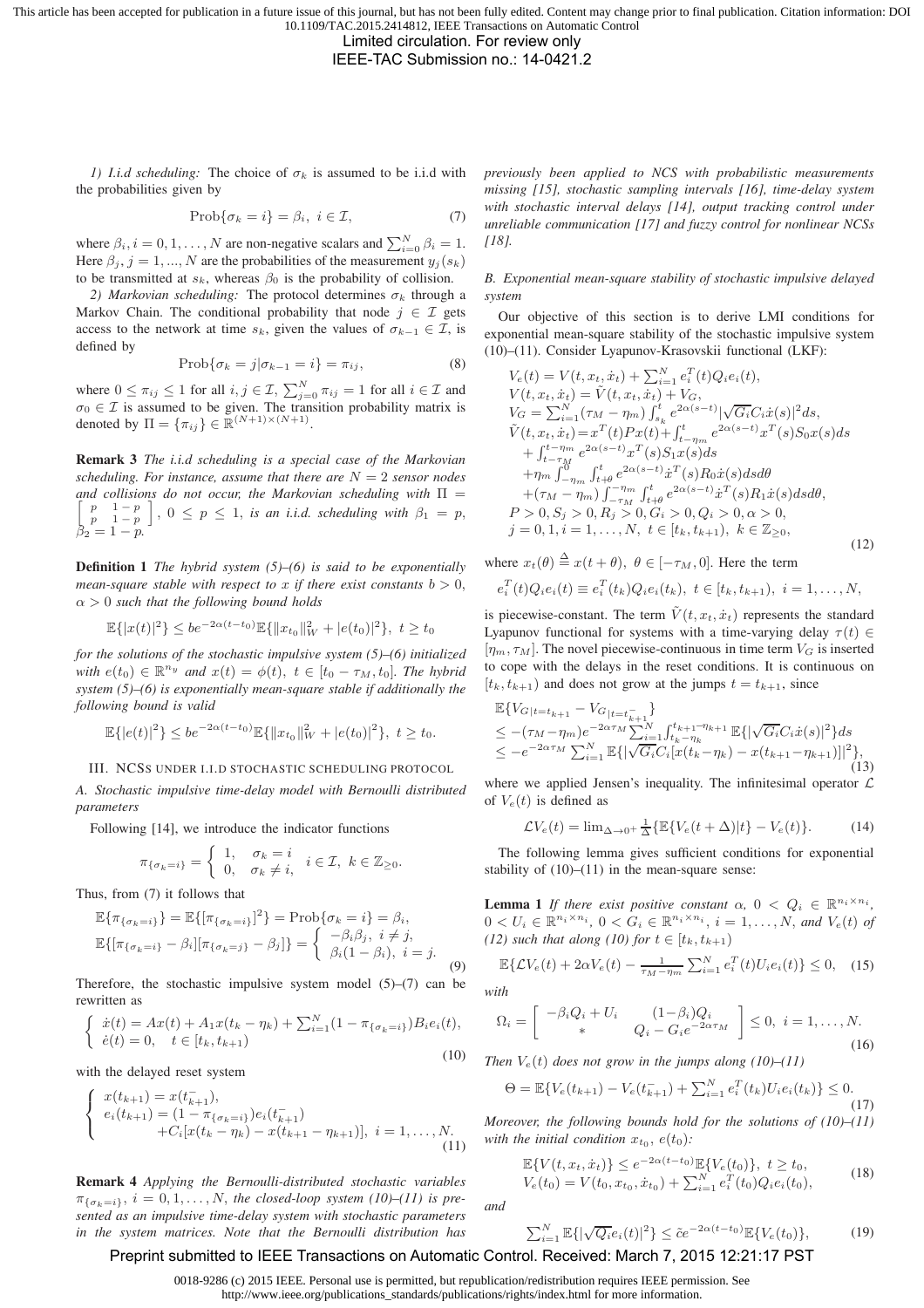Limited circulation. For review only

IEEE-TAC Submission no.: 14-0421.2

 $\omega$ *where*  $\tilde{c} = e^{2\alpha(\tau_M - \eta_m)}$ , implying exponential mean-square stability are feasible, where *of (10)–(11).*

**Proof**: Since  $\int_{t_{k_0}}^{t} e^{-2\alpha(t-s)} ds \leq \tau_M - \eta_m$ ,  $t \in [t_k, t_{k+1})$  and  $\mathcal{L}[e^{2\alpha t}V_e(t)] = e^{2\alpha t}[2\alpha V_e(t) + \mathcal{L}V_e(t)], \alpha > 0$ , then (15) implies

$$
\mathbb{E}\{V_e(t)\} \le e^{-2\alpha(t-t_k)} \mathbb{E}\{V_e(t_k)\} + \sum_{i=1}^N \mathbb{E}\{e_i^T(t_k)U_i e_i(t_k)\}, \ t \in [t_k, t_{k+1}).
$$
 (20)

Because (16) yields  $U_i \leq \beta_i Q_i < Q_i$ ,  $i = 1, ..., N$ , we have

$$
\mathbb{E}\{V(t, x_t, \dot{x}_t)\} \le e^{-2\alpha(t - t_k)} \mathbb{E}\{V_e(t_k)\}, \ t \in [t_k, t_{k+1}). \tag{21}
$$

Note that

$$
\mathbb{E}\{V_e(t_{k+1})\} = \mathbb{E}\{\tilde{V}_{|t=t_{k+1}} + V_{G|t=t_{k+1}} + \sum_{i=1}^{N} e_i^T(t_{k+1})Q_i e_i(t_{k+1})\}
$$

and

$$
\mathbb{E}\{e_i^T(t_{k+1})Q_i e_i(t_{k+1})\} \n= \mathbb{E}\{|\sqrt{Q_i}|(1 - \pi_{\{\sigma_k = i\}})e_i(t_k) \n+ C_i x(t_k - \eta_k) - C_i x(t_{k+1} - \eta_{k+1})||^2\} \n= \mathbb{E}\{ (1 - \beta_i)e_i^T(t_k)Q_i e_i(t_k) \n+ 2(1 - \beta_i)e_i^T(t_k)Q_i C_i[x(t_k - \eta_k) - x(t_{k+1} - \eta_{k+1})] \n+ |\sqrt{Q_i}C_i[x(t_k - \eta_k) - x(t_{k+1} - \eta_{k+1})||^2\}, i = 1, ..., N.
$$

Taking (13) and (16) into account, we obtain

$$
\Theta = \mathbb{E}\left\{\sum_{i=1}^{N} [|\sqrt{Q_i}e_i(t_{k+1})|^2 - |\sqrt{Q_i}e_i(t_k)|^2] + V_{G|t=t_{k+1}} - V_{G|t=t_{k+1}}\right\}\n\leq \mathbb{E}\left\{\sum_{i=1}^{N} [|\sqrt{Q_i}e_i(t_{k+1})|^2 - |\sqrt{Q_i}e_i(t_k)|^2] \right\}\n-e^{-2\alpha\tau_M} \sum_{i=1}^{N} \mathbb{E}\left\{|\sqrt{G_i}C_i[x(t_k-\eta_k) - x(t_{k+1}-\eta_{k+1})]|^2\right\}\n\leq \sum_{i=1}^{N} \mathbb{E}\left\{\zeta_i(t)^T \Omega_i\zeta_i(t)\right\} \leq 0,
$$

where  $\zeta_i(t) = \text{col}\{e_i(t_k), C_i[x(t_k - \eta_k) - x(t_{k+1} - \eta_{k+1})]\}$  and  $\Omega_i$  is given by (16).

Therefore, the inequalities (17) and (20) with  $t = t_{k+1}^-$  imply

$$
\mathbb{E}\{V_e(t_{k+1})\} \leq e^{-2\alpha(t_{k+1}-t_k)} \mathbb{E}\{V_e(t_k)\}\n\n\leq e^{-2\alpha(t_{k+1}-t_{k-1})} \mathbb{E}\{V_e(t_{k-1})\}\n\n\leq e^{-2\alpha(t_{k+1}-t_0)} \mathbb{E}\{V_e(t_0)\}.
$$
\n(22)

The latter inequality, with  $k+1$  replaced by k and (21) give (18). The inequality (18) implies exponential mean-square stability of  $(10)$ – $(11)$ with respect to  $x$  because

$$
\lambda_{min}(P)\mathbb{E}\{|x(t)|^2\} \leq \mathbb{E}\{V(t, x_t, \dot{x}_t)\},
$$
  

$$
\mathbb{E}\{V(t_0, x_{t_0}, \dot{x}_{t_0})\} \leq v\mathbb{E}\{\|x_{t_0}\|_W^2\}
$$

for some scalar  $v > 0$ . Moreover, the inequality (22) with  $k + 1$ replaced by k implies (19) since for  $t \in [t_k, t_{k+1}),$ 

$$
e^{-2\alpha(t_k - t_0)} = e^{-2\alpha(t - t_0)}e^{-2\alpha(t_k - t)} \le \tilde{c}e^{-2\alpha(t - t_0)}.
$$

By using Lemma 1 and the standard arguments for the delaydependent analysis, we derive LMI conditions for the exponential mean-square stability of  $(10)$ – $(11)$ :

**Theorem 1** Given  $0 \le \eta_m < \tau_M$ ,  $\alpha > 0$ ,  $\beta_0 \ge 0$ ,  $\beta_i \ge 0$ ,  $\sum_{i=0}^{N} \beta_i = 1$  and  $K_i$ ,  $i = 1, ..., N$ . Suppose there exist  $n \times n$ *matrices*  $P > 0$ ,  $S_j > 0$ ,  $R_j > 0$ ,  $j = 0, 1$ ,  $S_{12}$  and  $n_i \times n_i$ *matrices*  $Q_i > 0$ ,  $U_i > 0$ ,  $G_i > 0$ ,  $i = 1, ..., N$ , *such that* (16) and

$$
\Phi = \begin{bmatrix} R_1 & S_{12} \\ * & R_1 \end{bmatrix} \ge 0,\tag{23}
$$

$$
\Sigma + \Xi^T H \Xi + \sum_{i=1}^N \beta_i \Xi_i^T H \Xi_i < 0 \tag{24}
$$

$$
H = \eta_m^2 R_0 + (\tau_M - \eta_m)^2 R_1 + (\tau_M - \eta_m) \sum_{l=1}^N C_l^T G_l C_l,
$$
  
\n
$$
\Sigma = F_1^T P \Xi + \Xi^T P F_1 + \Upsilon - F_2^T R_0 F_2 e^{-2\alpha \eta_m} - F^T \Phi F e^{-2\alpha \tau_M},
$$
  
\n
$$
F_1 = [I_n \ 0_{n \times (3n + n_y)}], \ F_2 = [I_n - I_n \ 0_{n \times (2n + n_y)}],
$$
  
\n
$$
F = \begin{bmatrix} 0_{n \times n} & I_n & -I_n \ 0_{n \times n} & 0_{n \times n_y} \\ 0_{n \times n} & 0_{n \times n} & I_n & -I_n \ 0_{n \times n_y} \end{bmatrix},
$$
  
\n
$$
\Xi = [A \ 0_{n \times n} \ A_1 \ 0_{n \times n} \ (1 - \beta_1) B_1 \ \cdots \ (1 - \beta_N) B_N],
$$
  
\n
$$
\Xi_1 = [0_{n \times 4n} - B_1 \ 0], \ \Xi_2 = [0_{n \times (4n + n_1)} - B_2 \ 0], \cdots,
$$
  
\n
$$
\Xi_N = [0 - B_N], \ \Xi_j \in \mathbb{R}^{n \times (4n + n_y)},
$$
  
\n
$$
\Upsilon = \text{diag}\{S_0 + 2\alpha P, -(S_0 - S_1)e^{-2\alpha \eta_m}, 0, -S_1e^{-2\alpha \tau_M}, \psi_1, \cdots, \psi_N\},
$$
  
\n
$$
\psi_j = -\frac{1}{\tau_M - \eta_m} U_j + 2\alpha Q_j, \ j = 1, \ldots, N.
$$
  
\n(25)

*Then the solutions of (10)–(11) satisfy the bounds (18) and (19). Hence, the closed-loop system*  $(10)$ – $(11)$  with initial condition  $x_{t_0}$ ,  $e(t_0)$  *is exponentially mean-square stable. If the aforementioned matrix inequalities are feasible with*  $\alpha = 0$ *, then the bounds (18) and (19) hold also for a sufficiently small*  $\alpha_0 > 0$ *.* 

## IV. NCSS UNDER MARKOVIAN STOCHASTIC SCHEDULING PROTOCOL

In this section, we will derive LMI conditions for exponential mean-square stability of the stochastic Markovian jump impulsive system  $(5)$ ,  $(6)$ ,  $(8)$  with respect to x. Note that the differential equation for x given by (5) depends on  $e_i(t) = e_i(t_k)$ ,  $t \in [t_k, t_{k+1})$ with  $j \neq \sigma_k$ ,  $j \in \mathcal{I}\backslash\{0\}$  only. Consider LKF:

$$
V_e(t) = V(t, x_t, \dot{x}_t) + \sum_{j=1, j \neq \sigma_k}^{N} e_j^T(t) Q_j e_j(t), \ \sigma_k \in \mathcal{I},
$$
  
\n
$$
V(t, x_t, \dot{x}_t) = \tilde{V}(t, x_t, \dot{x}_t) + V_Q,
$$
  
\n
$$
V_Q = (\tau_M - \eta_m) \int_{s_k}^{t} e^{2\alpha(s-t)} |\sqrt{Q} \dot{x}(s)|^2 ds,
$$
  
\n
$$
t \in [t_k, t_{k+1}), \ k \in \mathbb{Z}_{\geq 0}, \ Q > 0, \ Q_j > 0, \ j = 1, ..., N,
$$
\n(26)

where  $\tilde{V}(t, x_t, \dot{x}_t)$  is given by (12). The following statement holds:

**Lemma 2** *If there exist positive constant*  $\alpha$ *, matrices*  $0 < Q \in$  $\mathbb{R}^{n \times n}$ ,  $0 < Q_j \in \mathbb{R}^{n_i \times n_i}$ ,  $0 < U_j \in \mathbb{R}^{n_i \times n_i}$ ,  $j = 1, ..., N$ , *and*  $V_e(t)$  *of (26) such that for any*  $i \in \mathcal{I}$  *along (5)* 

$$
\mathbb{E}\{ \mathcal{L}V_e(t) + 2\alpha V_e(t) - \frac{1}{\tau_M - \eta_m} \times \sum_{j=1, j \neq i}^N e_j^T(t) (Q_j - U_j) e_j(t) \} \le 0, \ t \in [t_k, t_{k+1}), \tag{27}
$$

*with*

$$
\tilde{\Omega}_i = \begin{bmatrix} \Phi_{11}^i & \Phi_{12}^i \\ * & \Phi_{22}^i \end{bmatrix} \le 0,\tag{28}
$$

*holds, where*

$$
\Phi_{11}^{i} = \sum_{l=1}^{N} \sum_{j=0, j \neq l}^{N} \pi_{ij} C_{l}^{T} Q_{l} C_{l} - e^{-2\alpha \tau_{M}} Q,
$$
\n
$$
\Phi_{12}^{i} = \left[ \sum_{l=2}^{N} (\pi_{i0} + \pi_{il}) C_{1}^{T} Q_{1} \cdots \sum_{l=0, l \neq j}^{N} \pi_{il} (C_{j}^{T} Q_{j})_{|j \neq i} \cdots \right]
$$
\n
$$
\Phi_{22}^{i} = \text{diag} \{ \sum_{l=0}^{N} (\pi_{i0} + \pi_{il}) Q_{1} - U_{1}, \cdots,
$$
\n
$$
\sum_{l=0, l \neq j}^{N} \pi_{il} Q_{j|j \neq i} - U_{j|j \neq i}, \cdots, \sum_{l=0}^{N-1} \pi_{il} Q_{N} - U_{N} \}.
$$

*Then*  $V_e(t)$  *satisfies* 

$$
\mathbb{E}\{V_e(t_{k+1}) - V_e(t_{k+1}) + \sum_{j=1, j\neq i}^{N} e_j^T(t_k)(Q_j - U_j)e_j(t_k)\} \le 0, \ i \in \mathcal{I}.\tag{29}
$$

*The bound (18) is valid for the solutions of (5), (6), (8) with the initial*  $condition \; x_{t_0}, \; e(t_0)$ , implying exponential mean-square stability of *(5), (6), (8) with respect to* x*.*

**Proof:** Consider  $t \in [t_k, t_{k+1})$  and assume that  $\sigma_k = i \in \mathcal{I}$ . Following the proof of Lemma 1, we have from (27)

$$
\mathbb{E}\{V_e(t)\}\leq e^{-2\alpha(t-t_k)}\mathbb{E}\{V_e(t_k)\}\n+ \sum_{j=1,j\neq i}^N \mathbb{E}\{e_j^T(t_k)(Q_j-U_j)e_j(t_k)\},\ t\in[t_k,t_{k+1}).
$$
\n(30)

# Preprint submitted to IEEE Transactions on Automatic Control. Received: March 7, 2015 12:21:17 PST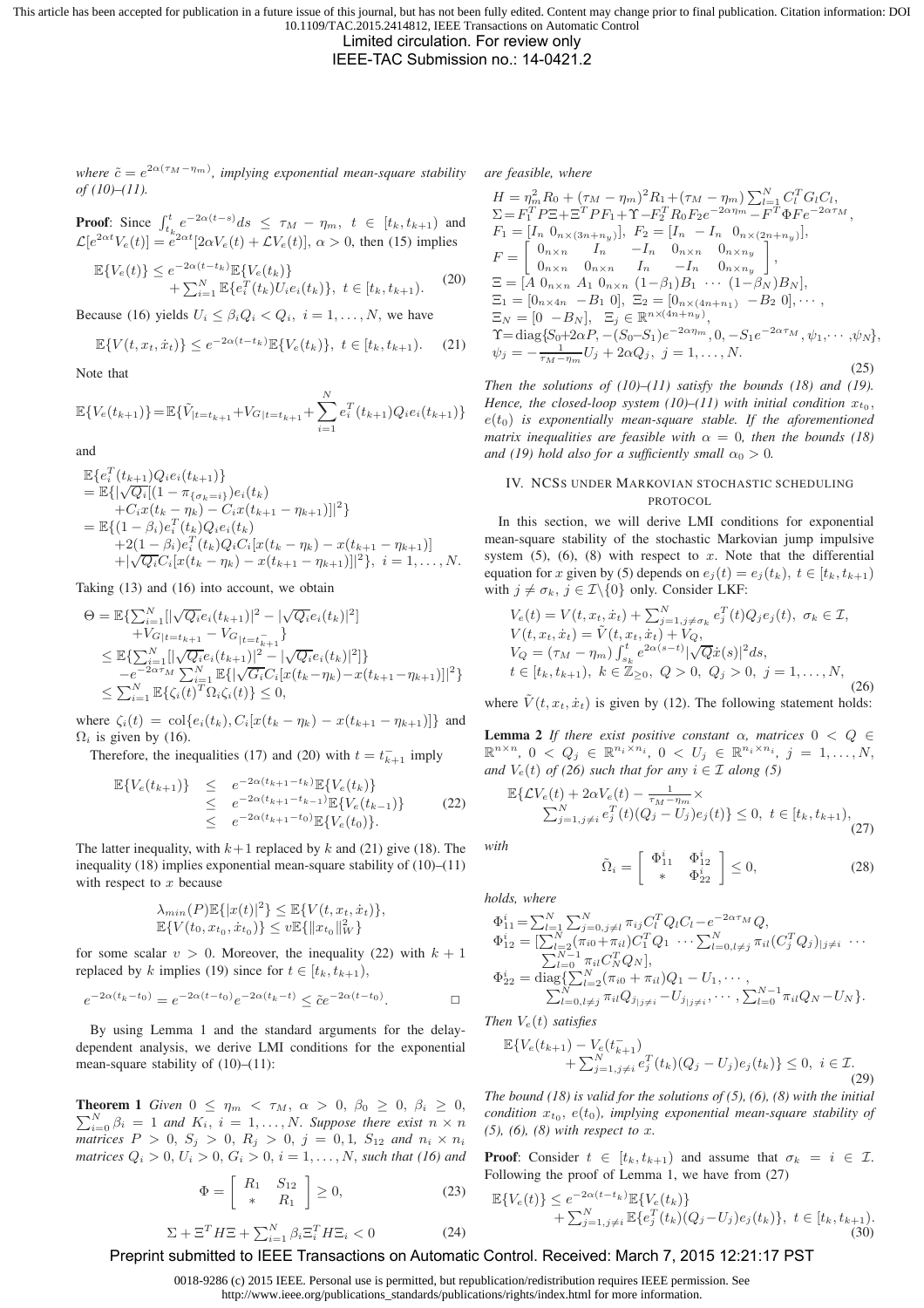Limited circulation. For review only

IEEE-TAC Submission no.: 14-0421.2

Therefore,

$$
\mathbb{E}\{V(t, x_t, \dot{x}_t)\} \le e^{-2\alpha(t - t_k)} \mathbb{E}\{V_e(t_k)\}, \ t \in [t_k, t_{k+1}).
$$

Note that

$$
\mathbb{E}\{V_e(t_{k+1})\} = \mathbb{E}\{\tilde{V}_{|t=t_{k+1}} + V_{Q|t=t_{k+1}} + \sum_{j=1,j\neq \sigma_{k+1}}^{N} e_j^T(t_{k+1})Q_j e_j(t_{k+1})\}
$$

and

$$
\sum_{j=1,j\neq\sigma_{k+1}}^{N} \mathbb{E}\{e_j^T(t_{k+1})Q_j e_j(t_{k+1}) | \sigma_k = i\}
$$
  
= 
$$
\sum_{l=1}^{N} \sum_{j=0,j\neq l}^{N} \pi_{ij} \mathbb{E}\{e_l^T(t_{k+1})Q_l e_l(t_{k+1})\}.
$$

Taking (28) into account, we obtain

$$
\mathbb{E}\{V_e(t_{k+1}|\sigma_k=i) - V_e(t_{k+1}^{-})|_{\sigma_k=i}+ \sum_{j=1, j\neq i}^{N} e_j^T(t_k)(Q_j - U_j)e_j(t_k)\}\n\leq \mathbb{E}\Big\{\sum_{l=1}^{N} \sum_{j=0, j\neq l}^{N} \pi_{ij} e_l^T(t_{k+1})Q_l e_l(t_{k+1})- \sum_{j=1, j\neq i}^{N} e_j^T(t_k)U_j e_j(t_k)-e^{-2\alpha\tau_M}|\sqrt{Q}[x(t_k - \eta_k) - x(t_{k+1} - \eta_{k+1})]|^2\Big\}
$$
\n
$$
= \mathbb{E}\Big\{\tilde{\zeta}_i^T(t)\tilde{\Omega}_i\tilde{\zeta}_i(t)\Big\} \leq 0,
$$

where  $\tilde{\zeta}_i(t) = \text{col}\{x(t_k - \eta_k) - x(t_{k+1} - \eta_{k+1}), e_1(t_k), \cdots, e_k(t_k)\}$  $e_{j|j\neq i}(t_k), \cdots, e_N(t_k)$  and  $\tilde{\Omega}_i$  is given by (28). Therefore, the inequalities (29) and (30) with  $t = t_{k+1}^-$  imply  $\mathbb{E}\{V_e(t_{k+1})\} \le$  $e^{-2\alpha(t_{k+1}-t_k)}\mathbb{E}{V_e(t_k)} \leq e^{-2\alpha(t_{k+1}-t_0)}\mathbb{E}{V_e(t_0)}$ . The latter inequality, with  $k+1$  replaced by k and (30) give (18), which implies exponential mean-square stability of  $(5)$ ,  $(6)$ ,  $(8)$  with respect to x.  $\Box$ 

**Remark 5** *Differently from Lemma 1, in Lemma 2 the inequality*  $\mathbb{E}\{V_e(t_{k+1})\} \leq e^{-2\alpha(t_{k+1}-t_0)}\mathbb{E}\{V_e(t_0)\}\)$  does not give a bound on  $e_{\sigma_k}(t_k)$  since  $V_e(t)$  of (26) for  $t \in [t_k, t_{k+1})$  does not depend on  $e_{\sigma_k}(t_k)$ . That is why Lemma 2 guarantees only mean-square stablility *with respect to* x*.*

By using the above lemma and the arguments of Theorem 1, we arrive at the following result:

 $\sum_{j=0}^{N} \pi_{ij} = 1$ ,  $i, j \in \mathcal{I}$  and  $K_l$ ,  $l = 1, \ldots, N$ . Suppose there **Theorem 2** *Given*  $0 \leq \eta_m < \tau_M$ ,  $\alpha > 0$ ,  $0 \leq \pi_{ij} \leq 1$ , *exist*  $n \times n$  *matrices*  $P > 0$ ,  $Q > 0$ ,  $S_j > 0$ ,  $R_j > 0$ ,  $j = 0, 1$ ,  $S_{12}$ *and*  $n_l \times n_l$  *matrices*  $Q_l > 0$ ,  $U_l > 0$ ,  $l = 1, ..., N$ , *such that for any*  $i \in \mathcal{I}$ , the matrix inequalities (23), (28) and  $\tilde{\Sigma}_i + \tilde{\Xi}_i^T \tilde{H} \tilde{\Xi}_i < 0$ *are feasible, where the notation* Φ *is given by (23), and where*

$$
\tilde{H} = \eta_{m}^{2} R_{0} + (\tau_{M} - \eta_{m})^{2} R_{1} + (\tau_{M} - \eta_{m}) Q, \n\tilde{\Sigma}_{i} = \tilde{F}_{1}^{i T} P \tilde{\Xi}_{i} + \tilde{\Xi}_{i}^{T} P \tilde{F}_{1}^{i} + \tilde{\Upsilon}_{i} - (\tilde{F}_{2}^{i})^{T} R_{0} \tilde{F}_{2}^{i} e^{-2\alpha \eta_{m}} \n- (\tilde{F}^{i})^{T} \Phi \tilde{F}^{i} e^{-2\alpha \tau_{M}}, \n\tilde{\Xi}_{i} = [A \ 0_{n \times n} A_{1} \ 0_{n \times n} B_{1} \ \cdots B_{j} |_{j \neq i} \ \cdots B_{N}], \n\tilde{F}_{1}^{i} = [I_{n} \ 0_{n \times (3n + n_{y} - n_{i})}], \n\tilde{F}_{2}^{i} = [I_{n} - I_{n} \ 0_{n \times (2n + n_{y} - n_{i})}], \n\tilde{F}^{i} = \begin{bmatrix} 0_{n \times n} & I_{n} & -I_{n} \ 0_{n \times n} & 0_{n \times (n_{y} - n_{i})} \\ 0_{n \times n} & I_{n} & -I_{n} \ 0_{n \times (n_{y} - n_{i})} \end{bmatrix}, \n\tilde{\Upsilon}_{i} = \text{diag}\{S_{0} + 2\alpha P, -(S_{0} - S_{1})e^{-2\alpha \eta_{m}}, 0, -S_{1}e^{-2\alpha \tau_{M}}, \n\tilde{\psi}_{1}, \cdots, \tilde{\psi}_{j} |_{j \neq i}, \cdots, \tilde{\psi}_{N}\}, \n\tilde{\psi}_{j} = -\frac{1}{\tau_{M} - \eta_{m}} (Q_{j} - U_{j}) + 2\alpha Q_{j}, j = 1, \ldots, N.
$$

*Then the solutions of (5), (6), (8) satisfy the bound (18), implying exponential mean-square stability with respect to* x*. If the aforementioned matrix inequalities are feasible with*  $\alpha = 0$ *, then the solution bound holds also for a sufficiently small*  $\alpha_0 > 0$ *.* 

**Remark 6** *Note that Theorem 1 under i.i.d. scheduling protocol guarantees exponential mean-square stability with respect to the*

TABLE I COMPLEXITY OF STABILITY CONDITIONS UNDER DIFFERENT PROTOCOLS (FOR  $y_1, y_2 \in \mathbb{R}^{n/2}$ )

| Method               | Decision variables | Number and order of LMIs                            |
|----------------------|--------------------|-----------------------------------------------------|
| $[3]$ (RR)           | $8.5n^2 + 2.5n$    | two of $6n \times 6n$ ,                             |
|                      |                    | two of $3n \times 3n$                               |
| $[4]$ (TOD/RR)       | $3.75n^2 + 3n$     | two of $5.5n \times 5.5n$ ,                         |
|                      |                    | one of $2n \times 2n$                               |
| Theorem 1            | $4.25n^2 + 4n$     | one of $8n \times 8n$ .                             |
| (i.i.d.)             |                    | two of $2n \times 2n$                               |
| Theorem <sub>2</sub> | $4.5n^2 + 4n$      | two of $5.5n \times 5.5n$ , one of $2n \times 2n$ , |
| (Markovian)          |                    | two of $1.5n \times 1.5n$                           |

*full state* col{x, e}*, while Theorem 2 under Markovian scheduling protocol only guarantees exponential mean-square stability with respect to* x*. The LMI conditions in Theorems 1 and 2 are different. In the special case when the Markovian scheduling protocol is i.i.d, the conditions in Theorem 2 give more conservative results (*MATI *and* MAD*) than those in Theorem 1.*

**Remark 7** *The time-delay approach was developed in [3] and [4] for the stability analysis of NCSs under RR protocol and under TOD protocol, respectively. Assume that collisions do not occur. Let* N = 2 *and compare the number of scalar decision variables and the resulting LMIs (application of Schur complement) under different protocols. See Table I for the complexity of the LMI conditions for different protocols. Note that Theorem 2 achieves less conservative results than Theorem 1 at the price of more LMIs (see example in the next section).*

## V. EXAMPLE: BATCH REACTOR

We illustrate the efficiency of the given conditions on a benchmark example of a batch reactor under the dynamic output feedback (see e.g., [8], [9], [19]), where  $N = 2$  and

$$
A = \begin{bmatrix} 1.380 & -0.208 & 6.715 & -5.676 \\ -0.581 & -4.2902 & 0 & 0.675 \\ 1.067 & 4.273 & -6.654 & 5.893 \\ 0.048 & 4.273 & 1.343 & -2.104 \end{bmatrix},
$$
  

$$
B = \begin{bmatrix} 0 & 0 \\ 5.679 & 0 \\ 1.136 & -3.146 \\ 1.136 & 0 \end{bmatrix}, C = \begin{bmatrix} C_1 \\ \overline{C_2} \end{bmatrix} = \begin{bmatrix} 1 & 0 & 1 & -1 \\ 0 & 1 & 0 & 0 \\ 0 & 1 & 0 & 0 \\ 0 & 0 & -2 & 0 \\ 0 & 8 & 5 & 0 \end{bmatrix}.
$$

Assume that  $\beta_0 = 0$ ,  $\pi_{0i} = \pi_{i0} = 0$ ,  $i = 0, 1, 2$ , which means that collisions do not occur. Let  $\beta_1 = 0.6$  and the transition matrix of Markov chain  $\sigma_k \in \{1, 2\}$  as  $\Pi_1 = \begin{bmatrix} 0.4 & 0.6 \\ 0.9 & 0.1 \end{bmatrix}$ . For the values of  $\eta_m$  given in Table II, by applying Theorems 1 and 2 with  $\alpha = 0$ , we obtain the maximum values of  $\tau_M = \text{MATI} + \text{MAD}$  that preserve mean-square stability of the impulsive system (5)–(6) (see Table II). From Table II it is seen that for small transmission delays, our method essentially improves the results of [9], but is more conservative than the results obtained via the discrete-time approach. However, the latter approach becomes complicated for uncertain systems. Polytopic uncertainties in the system model can be easily included in our analysis [3], [4]. When  $\eta_m > \tau_M/2$  ( $\eta_m = 0.03, 0.04$ ), note that our method is still applicable.

Choosing  $\eta_m = 0.02$ , by Theorem 1 with  $\alpha = 0$ , we obtain the corresponding maximum values of  $\tau_M$  shown in Figure 2(a) for

# Preprint submitted to IEEE Transactions on Automatic Control. Received: March 7, 2015 12:21:17 PST